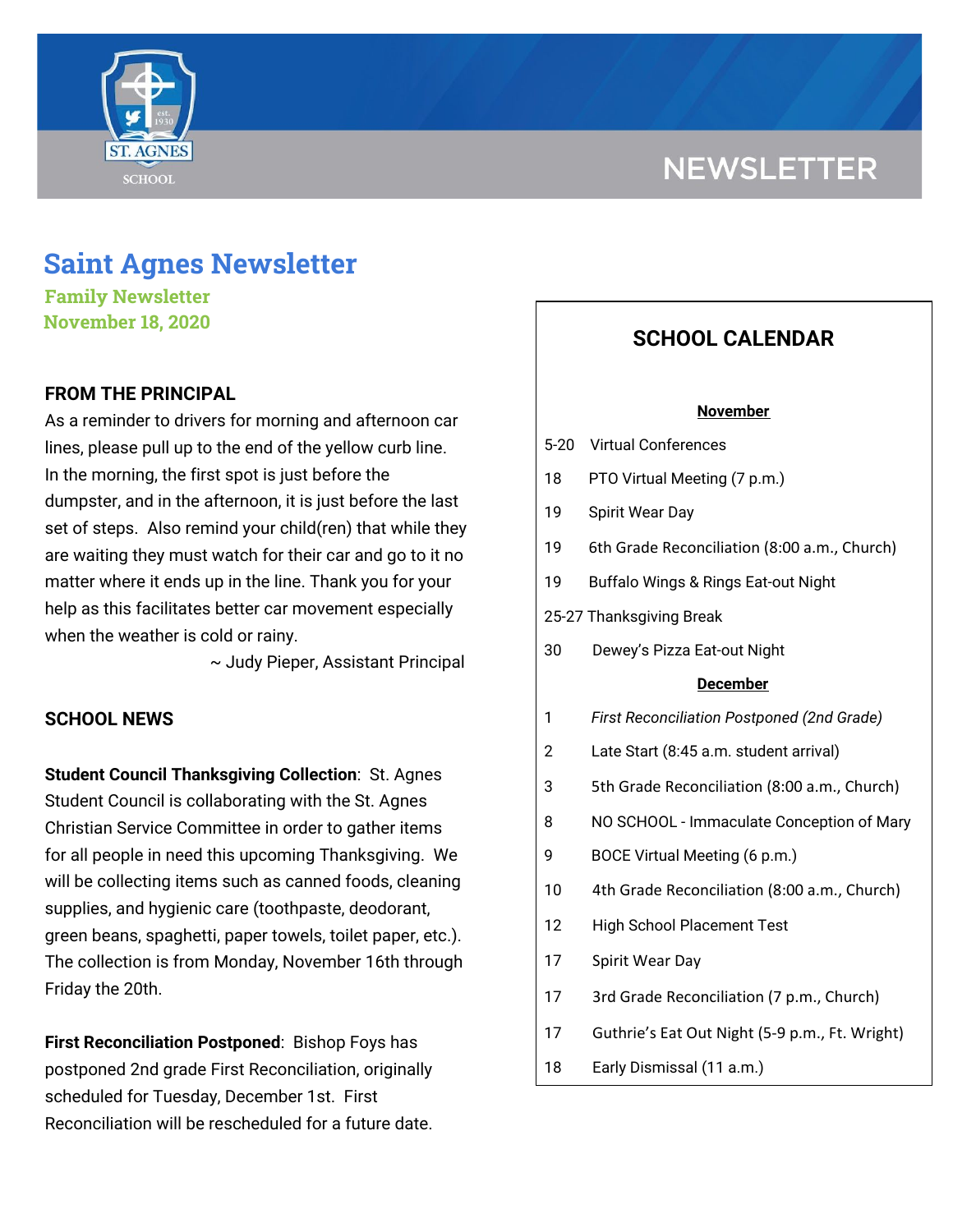# **SCHOOL NEWS (continued)**

**School Mass Update:** Per the updated diocesan guidelines, only one grade level may attend the school Mass at a time. Grade levels that are not in church for Mass will participate in the live-stream Mass with their homeroom. Mass attendance in the church will rotate by grade level.

**Upcoming Family Travel**: If your family has plans to travel outside of the tri-state area (KY, OH, IN) from now through January 4th, please complete this [Google](https://docs.google.com/forms/d/e/1FAIpQLSfFM-ZAlSxO2UPHBz7UuV56wGWfebAHwFLUEsy2NnajQKNbhA/viewform?usp=sf_link) Form. Thank you to those families who have already filled out the form.

# **BOCE NEWS**

**Service Hours**: We know this year has been unlike any other, and we know that our students and their families want to continue to serve their community in safe and meaningful ways. We've expanded the ideas of what constitutes Service Hours to better align with the kind of service many are already doing. For the 2020-2021 school year, we are asking parents and students to be creative and safe while helping those around us. If a student helps their neighbor by raking their leaves or pulling their weeds, that is an act of kindness and counts toward service hours. If a parent or student helps in the neighborhood by shoveling snow off the path or driveway, that is an act of kindness and counts toward service hours. Remember to log your service hours in Sycamore.

# **PTO NEWS**

**Virtual Meeting Information:** The next PTO meeting will take place tonight, Wednesday, November 18th at 7 p.m. This will be a virtual Zoom meeting. Please use the provided link to attend. Meeting ID: 841 725 4789. Passcode: 7JMkR4. <https://zoom.us/j/8417254789?pwd=ZUxwZnd0U2JSZzkydzUzU2NlSnJmUT09>

**Buffalo Wings and Rings Dine In/Carry Out Night**: Don't forget our fundraiser with the Crestview Hills Buffalo Wings and Rings restaurant. They are hosting a Dine In/Carry Out Night for our school tomorrow, Thursday, November 19th from 5-10pm. Please ask your family and friends to consider going on this night to support our school. When you dine in or order carryout make sure to say you are with St. Agnes School so they can apply the credit to us, if you don't mention our school name we will not get the credit for that sale. We hope to see you there!

**Dewey's Dine In/Carry Out Night:** The Crestview Hills Dewey's Pizza restaurant is hosting a Dine In/Carry Out Night for our school on Monday, November 30th from 4-9pm so mark your calendar. A flyer will go home next week to remind you of the event. We hope to see you there!

### **Mission Statement of Saint Agnes School**

Saint Agnes School exists to provide excellence in Catholic education while inspiring and empowering our students to live the Gospel message of Jesus Christ. As compassionate and faithful Christians, we continue to pursue our spiritual journey, achieve our highest academic potential, and be stewards of the Catholic faith to others.